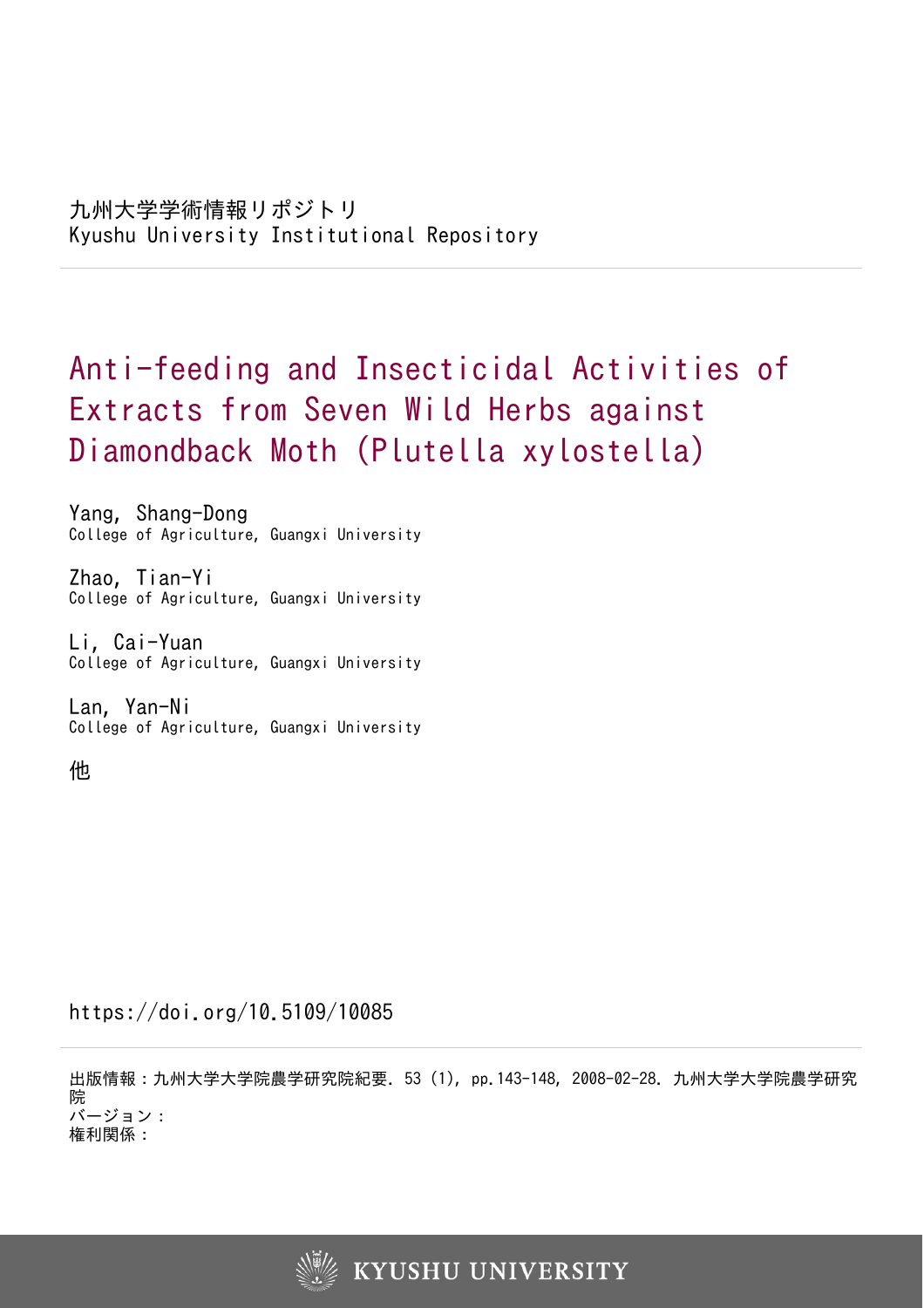# **Anti–feeding and Insecticidal Activities of Extracts from Seven Wild Herbs against Diamondback Moth (***Plutella xylostella***)**

# **Shang–Dong YANG1 , Tian–Yi ZHAO1 , Cai–Yuan LI1 , Yan–Ni LAN1 and Kazuhiko EGASHIRA\***

Laboratory of Soil Science, Division of Soil Science and Plant Production, Department of Plant Resources, Faculty of Agriculture, Kyushu University, Fukuoka 812–8581, Japan (*Received November 9, 2007 and accepted November 30, 2007*)

Seven kinds of most popularly used as medical herb in Guangxi Province, China were tested on the inhibition of a harmful insect, diamondback moth (*Plutella xylostella*). In addition to the inhibiting effect of herb extracts on the growth and development of diamondback moth, the anti–feeding and insecticidal activities against it were assessed. The extract from wild crowndaisy chrysanthemum (*Chrysanthemum coronatium*) was found to be most effective among the seven herbs. The 4–time diluted water extract of wild crowndaisy chrysanthemum showed the similar effect as the 1000–time diluted solution of 50% phoxim at five days after application, and was proposed as a prospective bio–pesticide to replace it.

## INTRODUCTION

In recent years, chemical pesticides have been more popularly used as necessary goods in the modern agriculture. Although it has contributed to preventing pests and improving the crops yield, the long–term use of chemical pesticides has induced serious impact on the environment, such as loss of biodiversity, increased resistance of pests against pesticides and risk to the human health, and so on. For these reasons, use of chemical pesticide is getting to be controlled strictly in every country. Furthermore, laws concerning inhibition of use of some chemical pesticides have been issued in some advanced countries

In China, bio–pesticides have been used from ancient time. According to the introductory paper (Yang *et al*., 2006), some medical herbs had been used in crop production 2000 years ago for prevention from pests. Bio–pesticides were extracted from herbs that could be eaten or used as a medical purpose, and have been used without a harmful effect on human being and livestock or with the marginal, if any, influence on them. Herbs are grown in nature and can be biodegraded without exerting any adverse effect on the environment. In addition, bio–pesticides are composed of complex components, while chemical pesticides are usually consisted of a simple component. For this reason, it is stated that the increased resistance of pests against pesticides can be avoided in case of bio–pesticides.

Guangxi Zhuang Autonomous Province (abbreviated as Guangxi Province thereafter) is located in the southwestern part of China. It belongs to the typical sub– tropical zone and is rich in herb resources. According to the book of ≪Guangxi Comprehensive History≫

(Committtee of Guangxi Comprehensive History, 1994), there are 7,000 kinds of medical herbs in China and 4,064 kinds in Guangxi, equivalent to 58.1% of the country. According to another book of ≪Local Bio–Pesticides in China≫ (Committee of Local Bio–Pesticides in China, 1959), it is described that there are nearly 220 kinds of bio–pesticides in China and more than 100 kinds of them in Guangxi. It has been suggested that Guangxi has favorable conditions for developing production and use of bio–pesticides (Huang, 2002).

Diamondback moth (*Plutella xylostella*) is one of the major pests all over the world. It mainly damages vegetables of the mustard family, such as cabbage, rape, etc. Diamondback moth is distributed in the whole country of China, but the damage is more serious from the area along the Yangzi River to the southern region (Li, 2002). Prevention and control of diamondback moth has been mainly done by application of chemical pesticides, secondarily with the ways of crop rotation, intercropping and bio–prevention. However, through the long–term application of chemical pesticides, the pesticide–resistant ability of diamondback moth was getting stronger.

For example, diamondback moth showed the resistant ability against the six kinds of pesticides used in the modern agriculture in the following sequence: pyrethroid > carbamate > acyl–urea > organic phosphorous insecticide > Bt > nereistoxin (Wang *et al*., 1993). As a result, with the increased ability of diamondback moth in the pesticide–resistance, farmers had to spray that chemical pesticide with a higher concentration than usual or shortening of a spraying interval. It easily leads to the environmental pollution and food poisoning.

The objective of the present study was to select out some herbs with the controlling effect on diamondback moth from seven wild herbs which can be collected easily. The controlling effect was examined by the laboratory test and the field experiment.

<sup>1</sup> Laboratory of Horticulture Science, Division of Horticulture Science and Plant Production, College of Agriculture, Guangxi University, Nanning, Guangxi Province, China 53004; E–mail address of the top author: yangshangdong@hotmail.com

<sup>\*</sup> Corresponding author (E–mail: kegashi@agr.kyushu–u.ac.jp)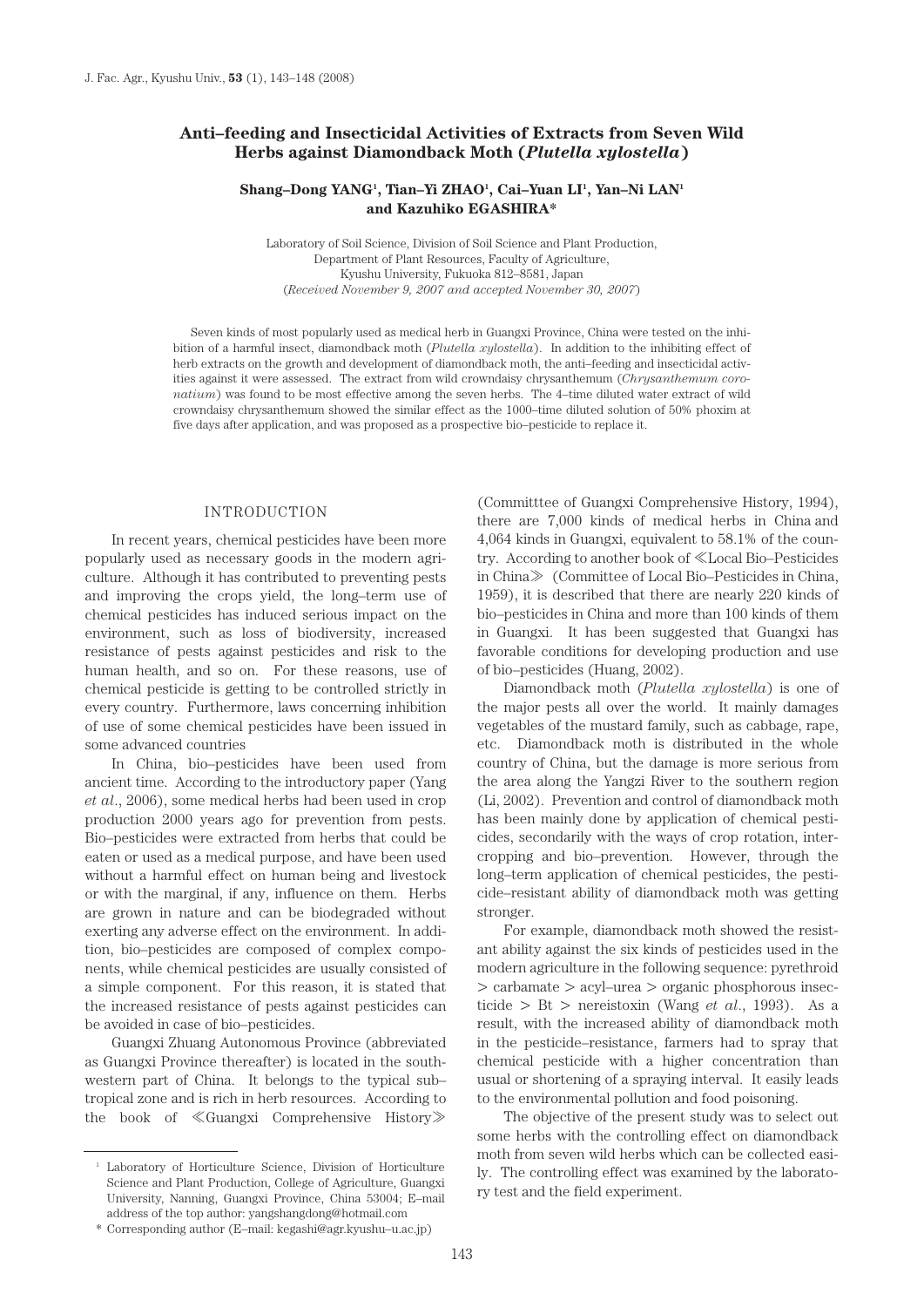#### MATERIALS AND METHODS

## **Test pest and its breeding**

Adult diamondback moths were captured in the farm of the College of Agricultural, Guangxi University, during April and October 2004, and then bred in the laboratory according to the method of Qin *et al*. (2004). The conditions of breeding were set up as follows: temperature,  $25\pm1$  °C; humidity, 65~75%; light intensity,  $1,000-4,000$ lux; time of illumination, 14~16 hours per day. In breeding, diamondback moths in a breeding box were fed with leaves of mustard (*Brassica alba*) put on a dish. Mustard leaves were changed timely according to the situation of eating. At the same time, a cotton ball that had been immersed into the 10% glucose solution was placed near the dish to provide nutrients to diamondback moths. The cotton ball was changed every day. After adult diamondback moths laid eggs and hatched eggs were bred for a while, the 3rd instar larvae under the identical growth rate were used as the test pest.

## **Test herbs and preparation of extracts**

Test herbs collected in the suburbs of Nanning City are listed in the following table. Families and test parts of the herbs are shown in Table 1.

- (1) Chinese mugwort (*Artemisia argyi*)
- (2) Oleander (*Nerium indicum*)
- (3) Short–tube lycoris (*Lycoris radiata*)
- (4) Crowndaisy chrysanthemum (*Chrysanthemum coronatium*)
- (5) Peppermint (*Mentha arvensis*)
- (6) Five–leaved chaste tree (*Vitex negundo*)
- (7) Chinese wedelia herb or root (*Wedelia chinensis*)

Preparation of herb extract was based on the method of Luo (2000). The test part of the respective herbs was cut finely into pieces, immersed into the cooled boiling– water with a ratio of 1:3 of herb and water, and stirred constantly for 3 days. The mixture was filtered to get filtrate as a crude extract before test.

Chinese cabbage (*Brassica pekinensis*) (Zhao Shou No. 5) was used as diet of diamondback moth in the test.

## **Laboratory test on the bioactivity of herb extracts**

*The inhibiting effect on the growth and development of diamondback moth* 

The test was carried out according to the 'breeding method' described by Zhang *et al*. (2001). The fresh leaf of Chinese cabbage was dipped into the herb crude

extract for 5 seconds, dried naturally under room temperature, and put on a culture dish. After that, the treated leaf placed on the dish was subjected to feeding by the 3rd instar larvae of diamondback moth given nothing to eat for 5 hours. Twenty–four hours later, the treated leaf was changed with the fresh leaf without dipping into the herb crude extract, and feeding by diamondback moths was continued under room temperature of 22.3~23.1 ˚C. The growth status of diamondback moths was observed and recorded. The test was repeated ten times.

## *The anti–feeding activity*

The test was carried out according to the 'dish method' described by Qin *et al*. (2004). Fresh leaves of Chinese cabbage were cut into many circles of a 2.0–cm diameter by a borer. The circular leaf pieces were dipped into the herb crude extract for 5 seconds, dried naturally under room temperature, and put on a culture dish on which a wet filter paper was placed. The circular leaf pieces were subjected to feeding by the 3rd instar larvae of diamondback moth given nothing to eat for 5 hours in an incubation box controlled at 28 ˚C.

Five head of the 3rd instar larva and 6 pieces of circular leaf were laid together on each dish in a test, and the test was repeated ten times for one herb crude extract. Dipping into distilled water instead of the herb extract was tested as the control. The area of a leaf piece eaten by diamondback moths was measured after 48 hours of feeding and summed up. The anti–feeding activity of the herb extract was evaluated by the anti– feeding rate calculated by the next formula.

Anti–feeding rate  $(\%) = \{100$  (eaten area in the control – eaten area in the herb extract}/(eaten area in the control)

## *The insecticidal activit*y

The test was carried out according to the 'soak method' described by Xie *et al*. (2004). Healthy and same–sized 3rd instar larvae of diamondback moth were picked out. After directly dipped into the herb crude extract for 5 seconds, larvae were wiped with a filter paper to remove excess extract, put on a culture dish on which a fresh leaf of Chinese cabbage was placed, and incubated in an incubation box controlled at 28 ˚C. The leaf was changed frequently with eaten status. The test was made in triplicate for one herb crude extract, and 10 head of larva was used in a test. Dead larvae were counted after 2 days of incubation, and the mortality and

**Table 1.** Families and test parts of herbs

| Family         | Test part   |
|----------------|-------------|
| Compositae     | Whole plant |
| Apocynaceae    | Whole plant |
| Amaryllidaceae | <b>Stem</b> |
| Compositae     | Whole plant |
| Labiatae       | Whole plant |
| Verbenaceae    | Whole plant |
| Compositae     | Whole plant |
|                |             |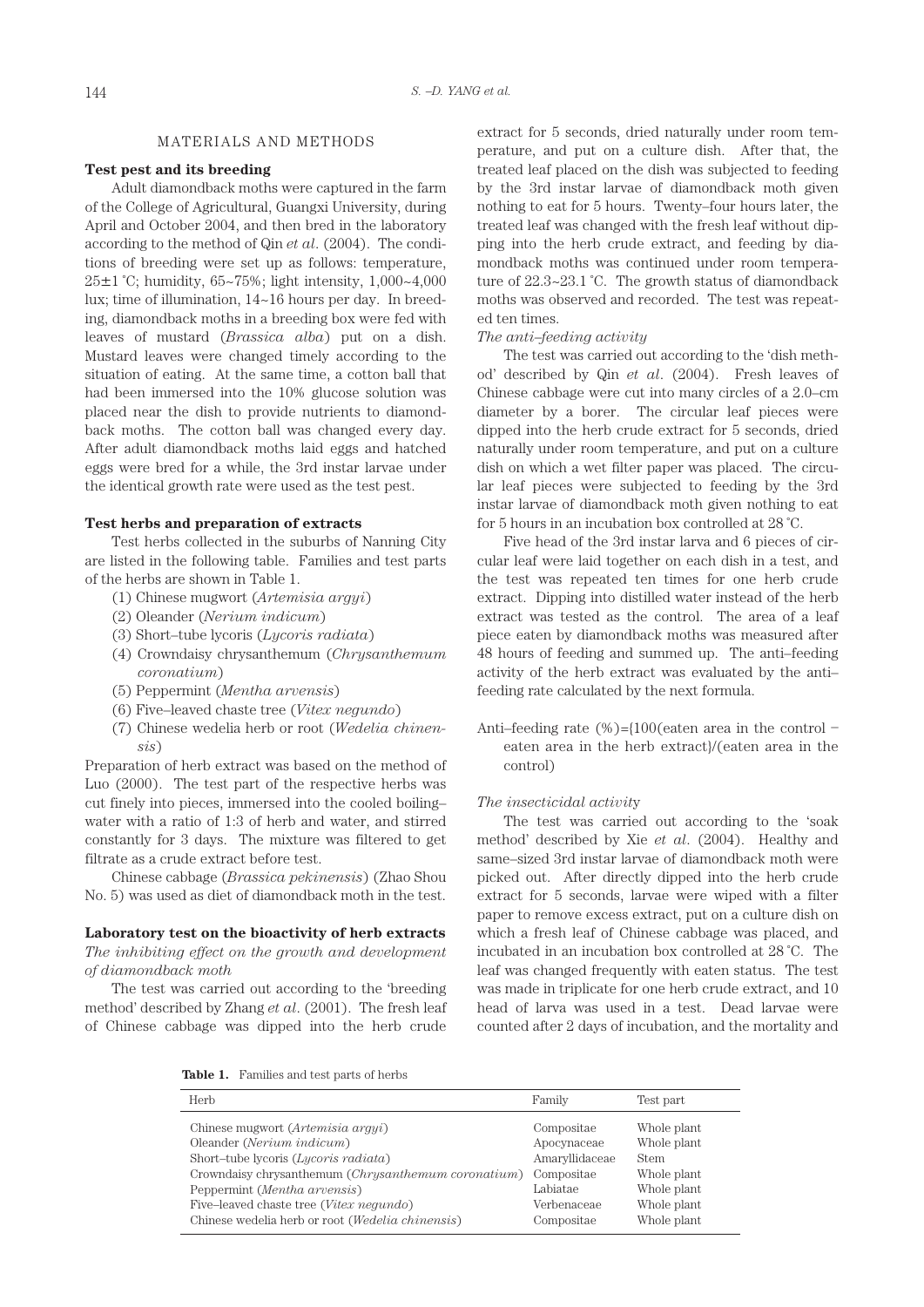the corrected mortality were calculated by the next formulae.

- Mortality (%)=100(number of dead larvae)/(number of test larvae)
- Corrected mortality  $(\%)=100$ (mortality in the herb extract – mortality in the control)/ $(100 -$  mortality in the control)

# **Field experiment on the controlling effect of the wild crowndaisy chrysanthemum extract on diamondback moth**

The field experiment was carried out to examine the controlling effect of wild herbs on diamondback moth in April 2004 in the university field of the College of Agriculture, Guangxi University. April is the season of the most frequent occurrence of diamondback moth. Chinese cabbage as an attacked plant was planted in the middle of March and fertilized as usual. Since, in the laboratory test, the highest efficacy was found to wild crowndaisy chrysanthemum in the three parameters of bioactivity, it was selected as a representative of the wild herbs. The crude extract was obtained by squeezing out crowndaisy chrysanthemum.

The following treatments were set with a aim to save the extract of wild crowndaisy chrysanthemum, and spraying was done during 8 and 18 of April.

- Treatment CK : spraying water on leaves of Chinese cabbage as control;
- Treatment I : spraying the original crude extract on leaves of Chinese cabbage;
- Treatment II : spraying the 2–time diluted crude extract on leaves of Chinese cabbage;
- Treatment  $\mathbb{I}$  : spraying the 4-time diluted crude extract on leaves of Chinese cabbage;
- Treatment IV : spraying the 8–time diluted crude extract on leaves of Chinese cabbage;
- Treatment V : spraying leaves of Chinese cabbage with 50% phoxim with 1,000–time dilution according to the instruction manual.

In the university field of the College of Agriculture, Guangxi University, fields framed by concrete are arranged, and one field has an area of  $20 \text{ m}^2 (1 \text{ m} \times 20 \text{ m})$ . One field framed by concrete was assigned to one treatment and separated to 3 plots to have 3 replications. One field had 60 individuals of Chinese cabbage and then one plot had 20 individuals.

In each treatment, spraying was done on both sides of leaves of Chinese cabbage by a handy machine until the condition just before dropping of the extract. The pesticide solution was sprayed at a rate of about 40 kg/667 m2 . When rain came after spraying, re–spraying was done in the same way immediately after stopping of rain.

Before spraying, 10 out of 20 Chinese cabbages in each plot were selected out at random with marking on them, and the number of scars eaten by diamondback moth on leaves was counted to see the number of scars

before treatment. The number of scars on leaves was counted again in the same way to the 10 marked plants at 1, 3 and 5 days after spraying. The controlling rate was calculated by the following formula described by Xu *et al*. (2003) and Li (2005). The data obtained at 5 days after spraying was subjected to the statistical analyses.

Controlling rate  $(\%)=100$ (number of scars on leaves before treatment – number of scars on leaves after treatment)/(number of scars on leaves before treatment)

## **Statistical analyses**

Statistical analyses were carried out by Duncan's SSR test.

## RESULTS AND DISCUSSION

## **The inhibiting effect on the growth and development of diamondback moth**

Table 2 shows the inhibiting effect of the herb extracts on the growth and development of diamondback moth. As shown in Table 2, the durations until turning into pupa from larva and until hatching of egg were only 3.5 and 2.5 days, respectively, in dipping into water as control. The corresponding durations were 5.0 and 4.5 days for wild crowndaisy chrysanthemum and prolonged by 1.5 and 2.0 days, respectively, indicating that dipping into the crude extract of wild crowndaisy chrysanthemum inhibited manifestly the growth and development of diamondback moth.

All 7 wild herbs showed the inhibiting effect on the growth and development of diamondback moth with the following decreasing effect: wild crowndaisy chrysanthemum > short–tube lycoris > five–leaved chaste tree > oleander > peppermint > Chinese wedelia herb or root > Chinese mugwort. The size of pupa was all getting small visually by the treatment with the herb extracts compared with the control. Moreover, some pupas were deformed by the herb–extract treatment. Zhu *et al*. (2006) reported that the crude extract from a herb of *Periploca sepium* induced inhibition against the growth and development of *Pieris rapae*, similar to our finding to diamondback moth.

Table 2. The inhibiting effect of the herb extracts on the growth and development of diamondback moth

| Herb                         | Duration until<br>pupation<br>under 22.3 °C<br>(days) | Duration of egg<br>until hatching<br>under $23.1\textdegree C$<br>(days) |
|------------------------------|-------------------------------------------------------|--------------------------------------------------------------------------|
| Water as control             | 3.5                                                   | 2.5                                                                      |
| Chinese mugwort              | 3.5                                                   | 3.0                                                                      |
| Oleander                     | 4.0                                                   | 3.5                                                                      |
| Short-tube lycoris           | 4.5                                                   | 3.0                                                                      |
| Crowndaisy chrysanthemum     | 5.0                                                   | 4.5                                                                      |
| Peppermint                   | 4.0                                                   | 2.5                                                                      |
| Five-leaved chaste tree      | 4.5                                                   | 3.5                                                                      |
| Chinese wedelia herb or root | 4.0                                                   | 4.0                                                                      |
|                              |                                                       |                                                                          |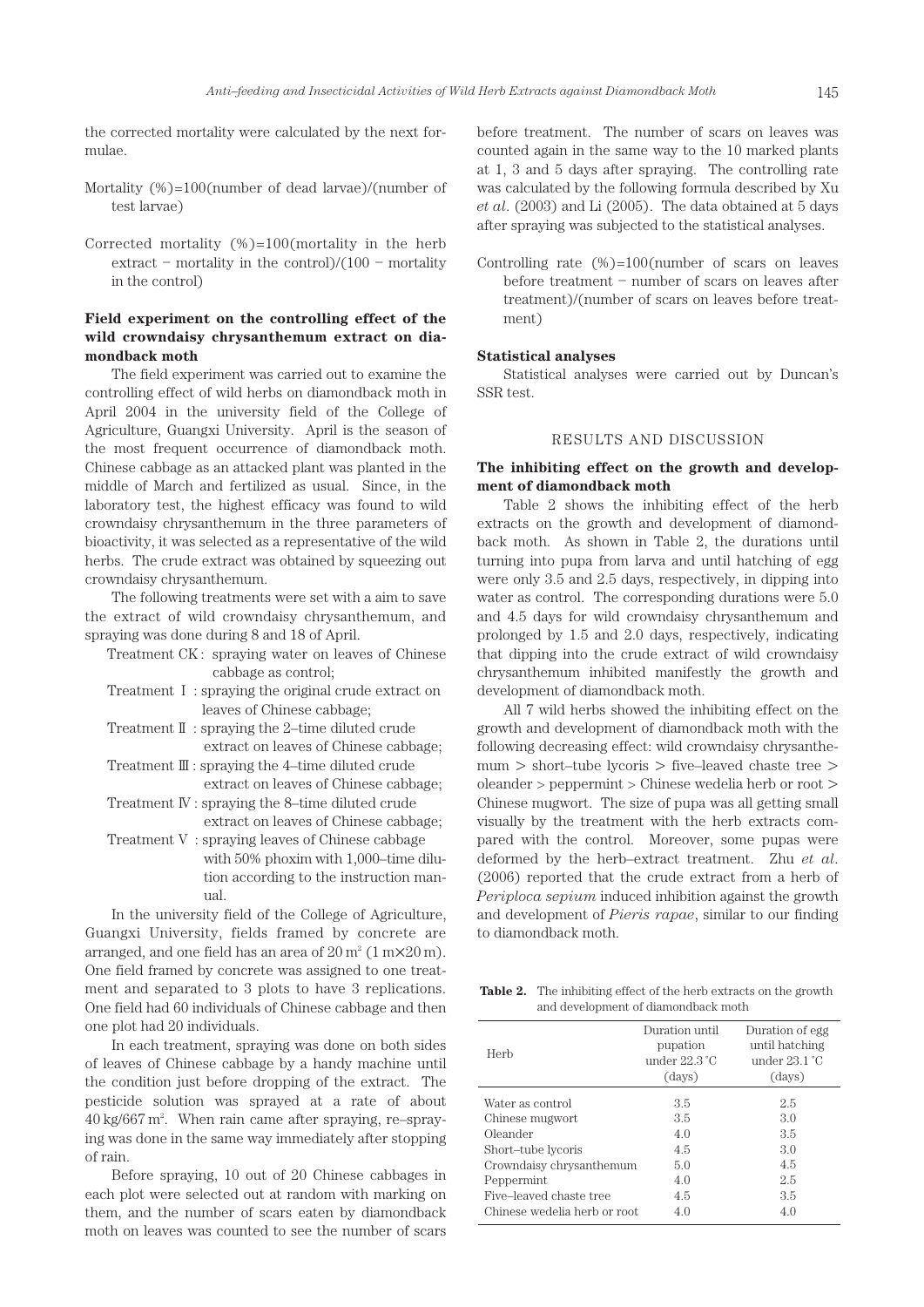# **The anti–feeding activity against diamondback moth**

Table 3 shows the eaten area of Chinese cabbage dipped into water and herb extracts by the 3rd instar larva of diamondback moth and the anti–feeding rate of the herb extracts. As shown in Table 3, the average area eaten and the anti–feeding rate for the herb extracts were all significantly different at the 1% level from the control. The highest anti–feeding rate of 74.8% was obtained in the extract from wild crowndaisy chrysanthemum among the herbs examined. Next is short–tube lycoris with the rate of 72.9%, not significantly different from wild crowndaisy chrysanthemum, and followed by Chinese mugwort and peppermint > Chinese wedelia herb or root > five–leaved chaste tree and oleander.

The difference in the anti–feeding activity among the herb extracts may be explained by that functional components in volatile compounds of herbs are different with one another, leading to the difference in the bioactive functions against diamondback moth. Another idea is that the solvent good for extraction may vary with functional components, though water was used in the present study. Identification of bioactive components in herb extracts and search for solvents good for extraction of them are worthy of the future study.

#### **The insecticidal activity against diamondback moth**

Table 4 shows the results of the test on the insecticidal activity of the herb extracts against diamondback moth. As understood from Table 4, the insecticidal activity of the herb extracts against the 3rd instar larva of diamondback moth was all significantly greater than that of the control at the 1 or 5% level. The corrected mortality was distributed mostly around 50%, and it indicated that the insecticidal activity of the herb extracts against the 3rd instar larva of diamondback moth was all in the intermediate level.

Among the herb extracts examined, oleander had the greatest insecticidal activity with the corrected mortality of 55.9%, and next is short–tube lycoris with the value of 48.0%, followed by wild crowndaisy chrysanthemum (47.7%), five–leaved chaste tree (46.7%), Chinese mugwort (43.2%), Chinese wedelia herb or root (40.9%), and peppermint (32.3%). However, there was observed no significant difference between the herbs at the 1% level.

As shown in the above, extracts form wild herbs showed the more or less strong bioactivity against diamondback moth in the laboratory test. In the next step, whether extracts from wild herbs exert the controlling effect on diamondback moth in the field or not is of practical concern. Then, field experiment was carried out with the herb extract and a chemical pesticide of phoxim. Based on the results of the laboratory test, wild crowndaisy chrysanthemum was selected as a bio–pesticide and was compared with a chemical pesticide, 50% of phoxim, in the controlling effect against diamondback moth.

## **Field experiment**

The results of the field experiment are given in Table 5. The number of pest scars is those counted for

**Table 3.** Eaten area of Chinese cabbage dipped into water and herb extracts by diamondback moth and the anti–feeding rate of the herb extracts

| Herb                         | Eaten area   | Anti-feeding | Statistical significance |          |
|------------------------------|--------------|--------------|--------------------------|----------|
|                              | $\rm (mm^2)$ | rate $(\%)$  | 5% level                 | 1% level |
| Water as control             | 314          |              | f                        | E        |
| Chinese mugwort              | 97           | 69.0         | bc.                      | В        |
| Oleander                     | 188          | 40.0         | e                        | D        |
| Short-tube lycoris           | 85           | 72.9         | ab                       | А        |
| Crowndaisy chrysanthemum     | 79           | 74.8         | a                        | А        |
| Peppermint                   | 107          | 65.7         | C                        | B        |
| Five-leaved chaste tree      | 176          | 43.9         | e                        | D        |
| Chinese wedelia herb or root | 148          | 52.9         | d                        | С        |

Different alphabets mean statistical difference at the respective levels.

**Table 4.** Results of the test on the insecticidal activity of the herb extracts against diamondback moth

| Herb                         | Number of   | Number of dead    | Mortality | Corrected mortality | Statistical significance |          |
|------------------------------|-------------|-------------------|-----------|---------------------|--------------------------|----------|
|                              | test larvae | larvae after 48 h | (% )      | (%)                 | 5% level                 | 1% level |
| Water as control             | 50          | 6                 | 12.0      |                     | C                        | В        |
| Chinese mugwort              | 50          | 25                | 50.0      | 43.2                | ab                       | А        |
| Oleander                     | 49          | 30                | 61.2      | 55.9                | a                        | А        |
| Short-tube lycoris           | 48          | 26                | 54.2      | 48.0                | ab                       | А        |
| Crowndaisy chrysanthemum     | 50          | 27                | 54.0      | 47.7                | ab                       | А        |
| Peppermint                   | 47          | 19                | 40.4      | 32.3                | h                        | AB       |
| Five-leaved chaste tree      | 49          | 26                | 53.1      | 46.7                | a                        | А        |
| Chinese wedelia herb or root | 50          | 24                | 48.0      | 40.9                | ab                       | А        |

Different alphabets mean statistical difference at the respective levels.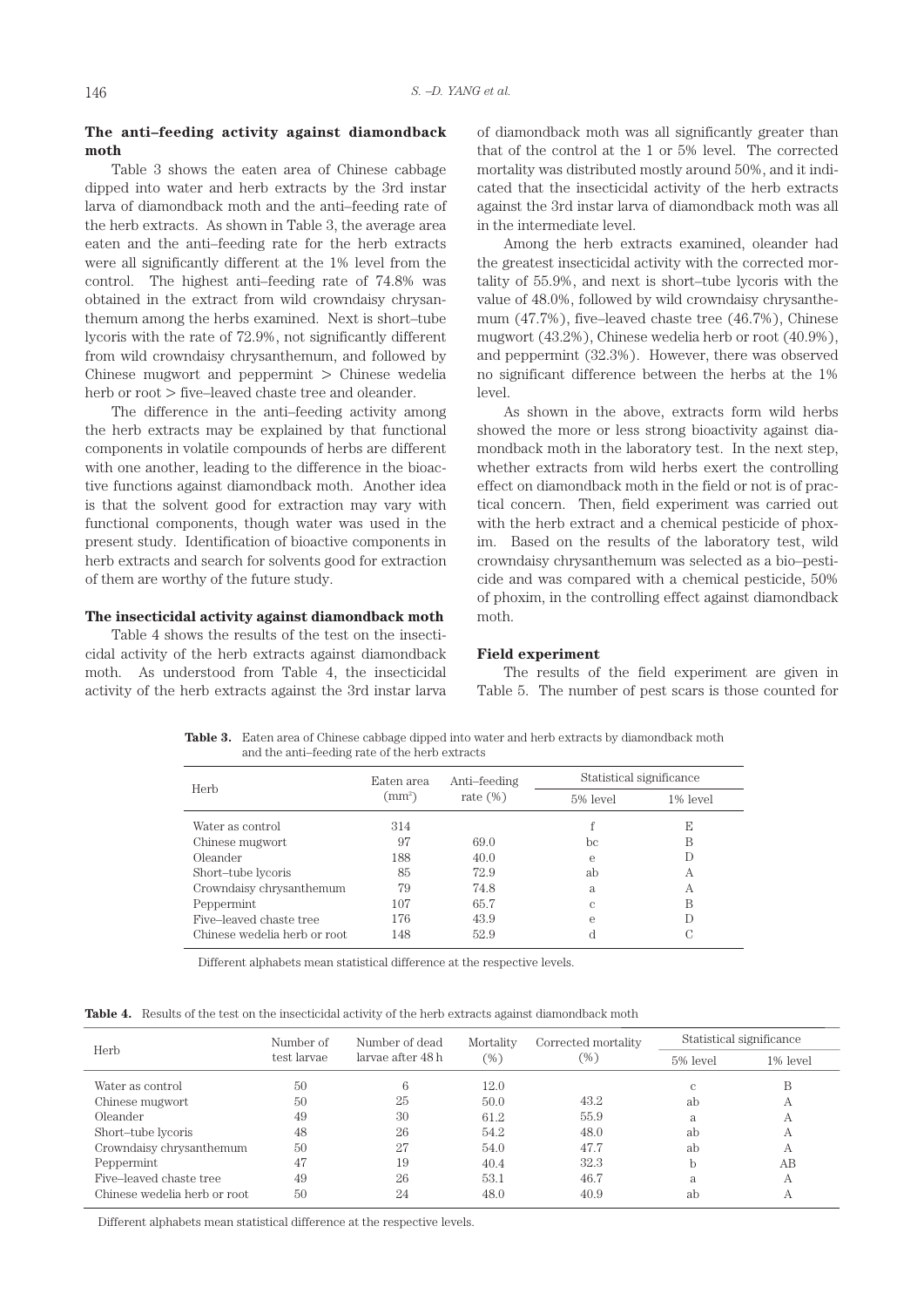|           |                                             |                         | One day after spraying<br>Three days after spraying |                         |                              | Five days after spraying |                              |
|-----------|---------------------------------------------|-------------------------|-----------------------------------------------------|-------------------------|------------------------------|--------------------------|------------------------------|
| Treatment | Number of<br>pest scars<br>before treatment | Number of<br>pest scars | Decreasing<br>rate<br>(%)                           | Number of<br>pest scars | Decreasing<br>rate<br>$(\%)$ | Number of<br>pest scars  | Decreasing<br>rate<br>$(\%)$ |
| СK        | 95                                          | 90                      | 5.3                                                 | 93                      | 2.1                          | 89                       | 6.3                          |
|           | 91                                          | 55                      | 39.6                                                | 36                      | 60.4                         | 24                       | 73.6                         |
| Π         | 86                                          | 58                      | 32.6                                                | 36                      | 58.1                         | 24                       | 72.1                         |
| Ш         | 90                                          | 62                      | 31.1                                                | 50                      | 44.4                         | 31                       | 65.6                         |
| IV        | 81                                          | 58                      | 28.4                                                | 44                      | 45.7                         | 37                       | 54.3                         |
| V         | 88                                          | 7                       | 92.0                                                | 12                      | 86.4                         | 19                       | 78.4                         |

Table 5. Results of the field experiment on the contolling effect of the wild crowndaisy chrysanthemum extract with different dilutions and a chemical pesticide on diamondback moth

10 individuals of Chinese cabbage and averaged for 3 plots. As shown in Table 5, the decreasing rates of the treatments with the wild crowndaisy chrysanthemum extract with different dilutions were all smaller than that of phoxim at any days after spraying. The decreasing rate was reduced with the increasing dilution of the wild crowndaisy chrysanthemum extract. The decreasing rate of the chemical pesticide of phoxim was 92.0% at 1 day after spraying but decreased to 86.4 and 78.4% at 3 and 5 days, respectively, after spraying. It suggests that the controlling effect of phoxim against diamondback moth was getting weaker as days passing from spraying.

The controlling effect of the wild crowndaisy chrysanthemum extract was considerably weaker than that of phoxim at 1 and 3 days after spraying, judged from the magnitude of the decreasing rate. However, it was getting greater as days passing from spraying, and at 5 days after spraying the controlling effect of the wild crowndaisy chrysanthemum extract reached the level similar to that of phoxim except the 8–time dilution. These results indicate that the wild crowndaisy chrysanthemum extract, different from phoxim, scarcely shows an immediate controlling effect against diamondback moth but slowly exerts its controlling effect as days passing. It is an important characteristic of the wild crowndaisy chrysanthemum extract in exerting its bioactivity.

Table 6 shows the statistical difference in the decreasing rate between the treatments at 5 days after spraying. Except the 8–time dilution of the wild crowndaisy chrysanthemum extract, all the treatments showed an insignificant difference with each other at the

**Table 6.** Statistical difference in the decreasing rate between the treatments at 5 days after spraying

|           | Statistical significance |          |  |
|-----------|--------------------------|----------|--|
| Treatment | 5% level                 | 1% level |  |
| СK        |                          |          |  |
|           | a                        | А        |  |
|           | ab                       | A        |  |
| Ш         | h                        | А        |  |
| IV        | C                        | В        |  |
|           | a                        | А        |  |

Different alphabets mean statistical difference at the respective levels.

1% level. The controlling effect of the wild crowndaisy chrysanthemum extract against diamondback moth was not significantly different until the 4–time dilution. It suggests that the 4–time diluted extract from wild crowndaisy chrysanthemum could be used as a bio–pesticide against diamondback moth in the Chinese cabbage field.

# CONCLUSIONS

Seven kinds of medical herbs collected in Nanning, Guangxi were tested on the harmful pest of diamondback moth (*Plutella xylostella*). According to the inhibiting effect, and the anti–feeding and insecticidal activities against diamondback moth in the laboratory, the highest efficacy in the controlling effect on the pest was found to the wild crowndaisy chrysanthemum extract. The 4–time diluted water extract from wild crowndaisy chrysanthemum showed the similar controlling effect on diamondback moth to that of the 1,000–time diluted 50% phoxim at 5 days after spraying in the Chinese cabbage field, and was concluded to be used as a bio–pesticide in future.

## REFERENCES

- Committee of Guangxi Comprehensive History 1994 *Guangxi Comprehensive History*. Jinming Publisher of Guangxi Province, Nanning (China) (in Chinese)
- Committee of Local Bio–Pesticides in China 1959 *Local Bio– Pesticides in China*. Science Publisher of China, Beijing (China) (in Chinese)
- Huang, C. –H. 2002 Introduction to the resources of plant–originated pesticides in Guangxi. *Guangxi Plant Protection*, **15**(2): 29–31 (in Chinese)
- Li, Y. –R. 2002 *Agricultural Entomology*. Agricultural Press of China, Beijing (China) (in Chinese)
- Li, X. –R. 2004 Control efficacy of 3 kinds of bio–pesticide against *Plutella xylostella*. *Gansu Agricultural Science and Technology*, **5**: 47–48 (in Chinese)
- Luo, B. –L. 2000 The application and protection of plant–originated pesticide. *Journal of Hunan Forestry Science and Technology*, **1**: 59–63 (in Chinese)
- Qin, W. –Q., Z. –Q. Peng and B. Ling 2004 Oviposition deterring and anti–feeding effect of extracts of 20 tropical plants on diamondback moth (*Plutella xylostella*). *Chinese Journal of Tropical Crops*, **1**: 49–53 (in Chinese)
- Wang, W. –Z., W. –P. Chen and S. –Q. Liang 1993 The anti–activities of *Plutella xylostella* to Bt in Guangzhou, ShenSen Area. *Acta Phytophylacica Sinic*a, **3**: 273–276 (in Chinese)